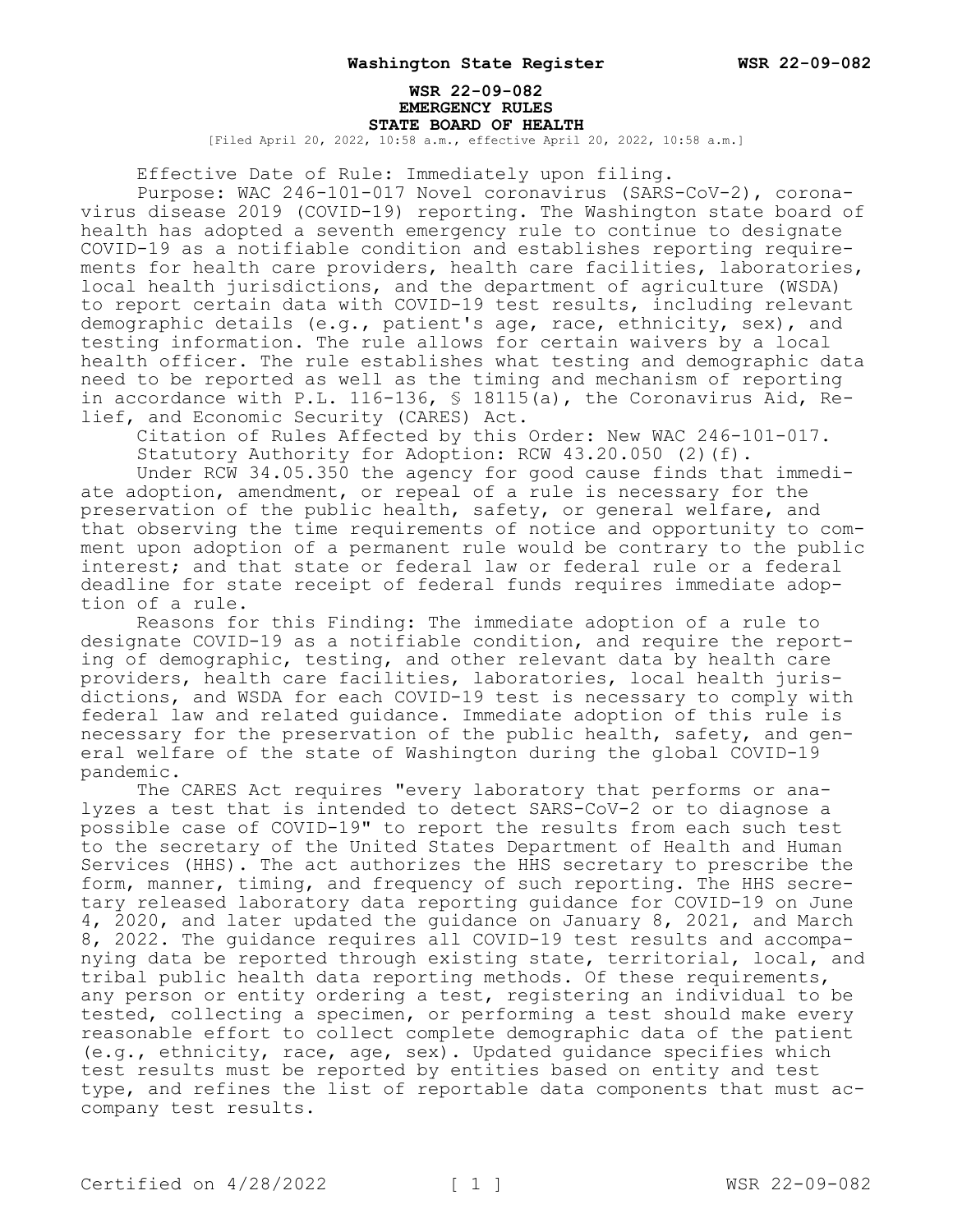In September 2020, the Centers for Medicare and Medicaid Services (CMS) published an interim final rule in F.R. 54826, Volume 85, Number 171, to update requirements for reporting SARS-CoV-2 test results by laboratories. The interim final rule states all laboratories conducting SARS-CoV-2 testing and reporting patient-specific results, including hospital laboratories, nursing homes, and other facilities conducting testing for COVID-19, who fail to report information required under the CARES Act will be subject to monetary penalties. The interim final rules became effective September 2, 2020.

Adoption of a seventh emergency rule ensures continued compliance with the CARES Act, including updated HHS quidance, CMS requirements, and to improve the public health response to COVID-19. The board intends to incorporate these provisions into permanent rule, and filed a CR-101 on July 20, 2021, as WSR 21-15-105.

Number of Sections Adopted in Order to Comply with Federal Statute: New 1, Amended 0, Repealed 0; Federal Rules or Standards: New 1, Amended 0, Repealed 0; or Recently Enacted State Statutes: New 0, Amended 0, Repealed 0.

Number of Sections Adopted at the Request of a Nongovernmental Entity: New 1, Amended 0, Repealed 0.

Number of Sections Adopted on the Agency's own Initiative: New 1, Amended 0, Repealed 0.

Number of Sections Adopted in Order to Clarify, Streamline, or Reform Agency Procedures: New 0, Amended 0, Repealed 0.

Number of Sections Adopted using Negotiated Rule Making: New 0, Amended 0, Repealed 0; Pilot Rule Making: New 0, Amended 0, Repealed 0; or Other Alternative Rule Making: New 1, Amended 0, Repealed 0. Date Adopted: April 18, 2022.

> Michelle A. Davis Executive Director

**OTS-2485.7**

#### NEW SECTION

**WAC 246-101-017 Novel coronavirus (SARS-CoV-2), coronavirus disease 2019 (COVID-19) reporting.** (1) Designating coronavirus disease 2019 (COVID-19), and the novel coronavirus (SARS-CoV-2) that causes it, as a notifiable condition, and requiring the reporting of race and ethnicity and other essential data by health care providers, health care facilities, laboratories, and local health departments related to cases of COVID-19 are necessary to ensure that public health agencies receive complete notice of COVID-19 cases and to address racial and ethnic inequities in morbidity and mortality among individuals with the disease. This rule is also necessary to align with the federal Coronavirus Aid, Relief, and Economic Security (CARES) Act and the U.S. Department of Health and Human Services laboratory data reporting requirements for COVID-19 testing, which require reporting of COVID-19 data to the appropriate state or local health department and the U.S. Department of Health and Human Services, and further, that any person or entity ordering a diagnostic or serologic test, collecting a specimen, or performing a test should make every reasonable effort to col-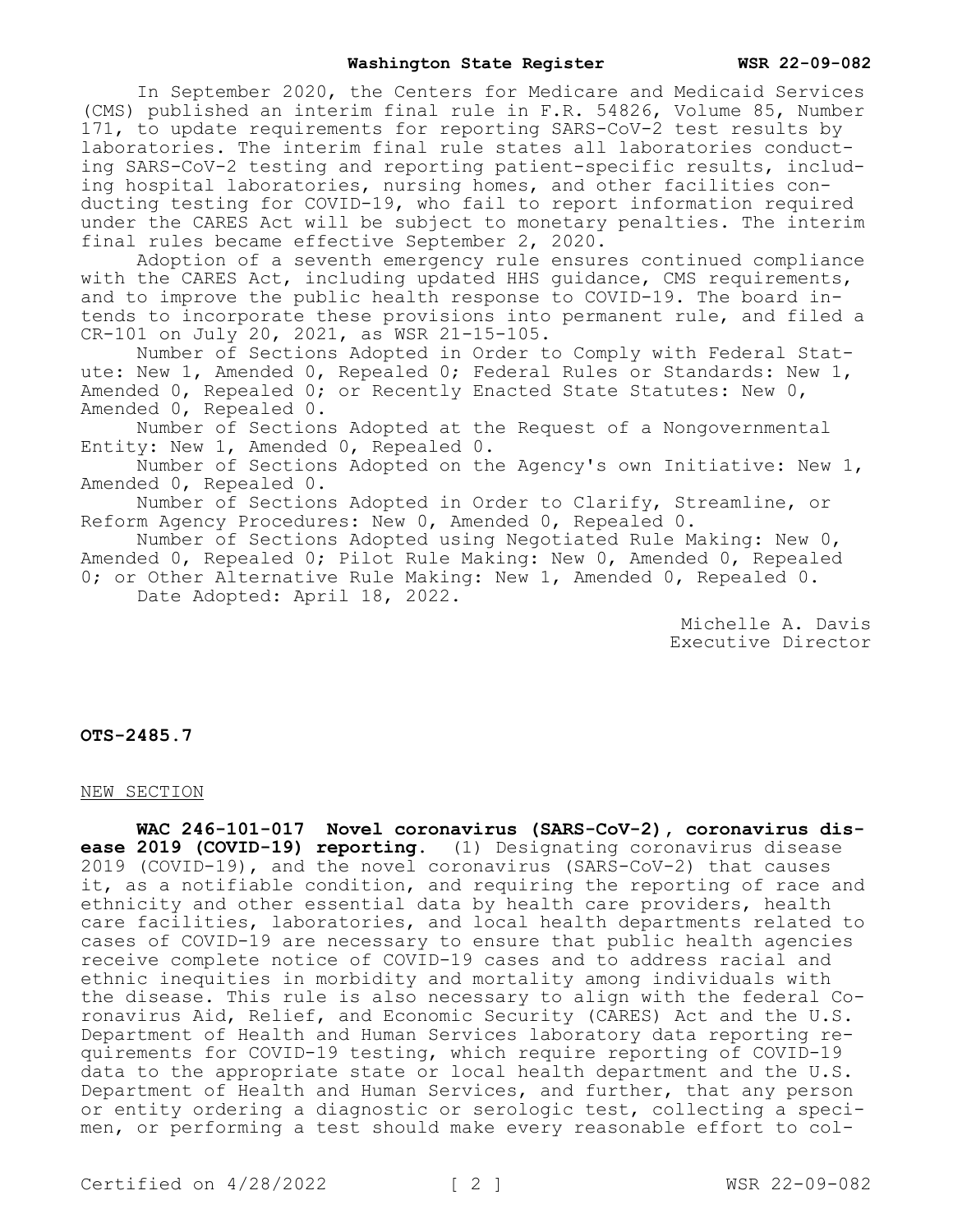lect complete demographic information and include such data when ordering a laboratory test to enable the entities performing the test to report these data to state, territorial, local, and tribal public health departments. During this global pandemic, immediate adoption of a rule requiring notice of novel coronavirus (SARS-CoV-2) as a notifiable condition and reporting of race, ethnicity, and other essential data is necessary for the preservation of public health, safety, and general welfare.

(2) For the purpose of this section:

(a) "Animal case" means an animal, alive or dead, with a diagnosis of novel coronavirus (SARS-CoV-2) made by a veterinarian licensed under chapter 18.92 RCW, veterinary medical facility licensed under chapter 18.92 RCW, or veterinary laboratory as defined under chapter 16.70 RCW based on clinical criteria, or laboratory criteria, or both.

(b) "Antigen test" means an immunoassay test that detects the presence or absence of SARS-CoV-2 protein to indicate current SARS-CoV-2 infection.

(c) "Business day" means any day that the department is open for business.

(d) "Health care facility" means:

(i) Any assisted living facility licensed under chapter 18.20 RCW; birthing center licensed under chapter 18.46 RCW; nursing home licensed under chapter 18.51 RCW; hospital licensed under chapter 70.41 RCW; adult family home licensed under chapter 70.128 RCW; ambulatory surgical facility licensed under chapter 70.230 RCW; private establishment licensed under chapter 71.12 RCW; or enhanced service facility licensed under chapter 70.97 RCW; and

(ii) Clinics or other settings where one or more health care providers practice.

(e) "Immediately" means without delay, twenty-four hours a day, seven days a week.

(f) "Nucleic acid amplification test" or "NAAT" means a viral diagnostic test including reverse transcription polymerase chain reaction (RT-PCR), transcription mediated amplification (TMA), loop-mediated isothermal amplification (LAMP), strand displacement amplifications (SDA), and other NAATs authorized for emergency use by the U.S. Food and Drug Administration for the detection for SARS-CoV-2.

(g) "Reference laboratory" means a laboratory licensed inside or outside of Washington state that receives a specimen from another licensed laboratory and performs one or more tests on that specimen.

(h) "Secure electronic data transmission" means electronic communication and accounts developed and maintained to prevent unauthorized access, loss, or compromise of sensitive information including, but not limited to, secure file transfer, secure facsimile, a health information exchange authorized under RCW 41.05.039, and the secure electronic disease surveillance system.

(i) "Secure electronic disease surveillance system" means the secure electronic data transmission system maintained by the department and used by local health departments to submit notifications, investigation reports, and outbreak reports under this chapter.

(j) "Waived test" has the same meaning as WAC 246-338-010  $(45)(b)$ .

(k) Patient's ethnicity shall be identified by the patient and reported using one of the following categories:

(i) Hispanic or Latino;

(ii) Non-Hispanic or Latino;

(iii) Unknown; or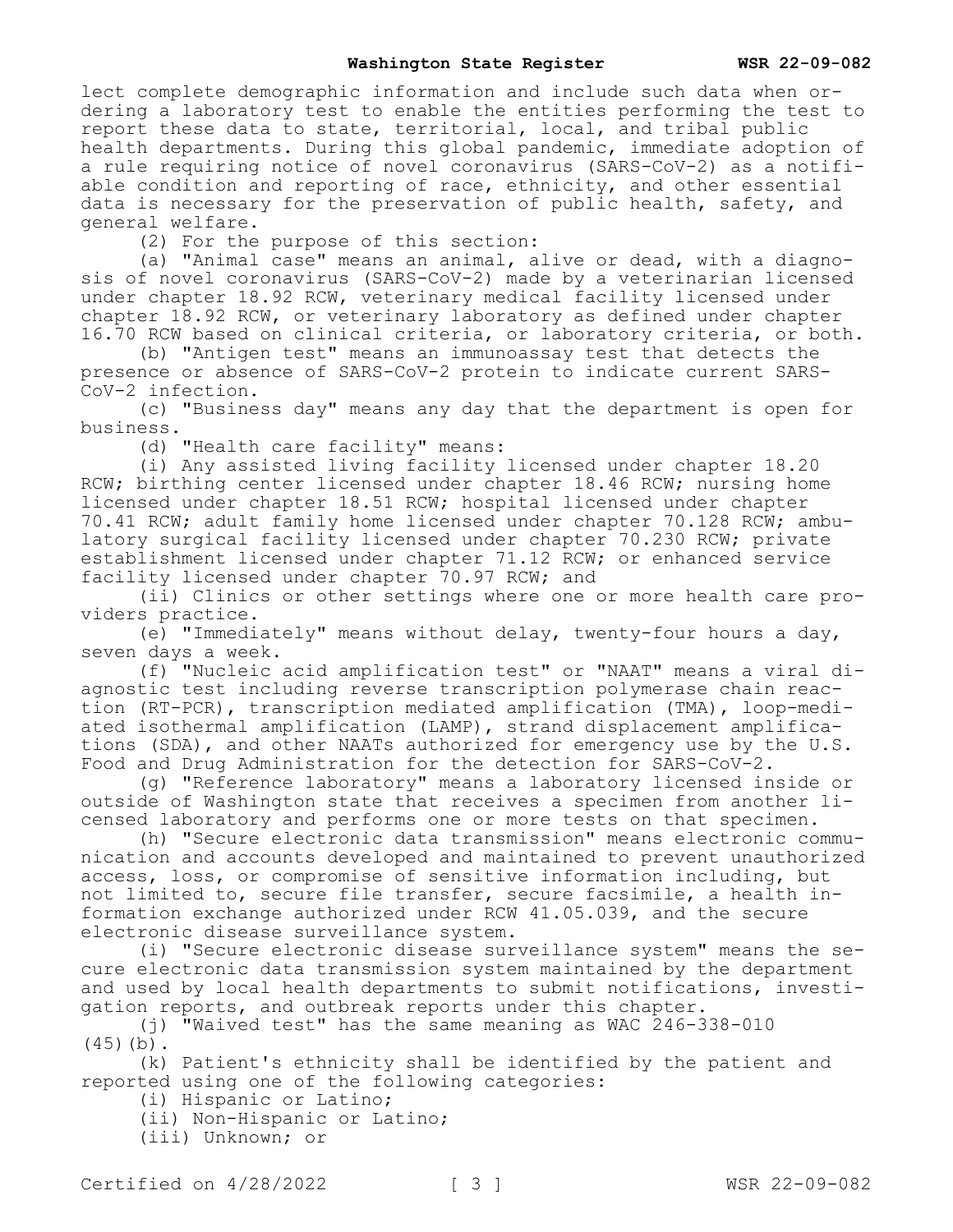(iv) Asked, but unknown.

(l) Patient's race shall be identified by the patient and reported using one or more of the following categories:

(i) American Indian or Alaska Native;

(ii) Asian;

(iii) Black or African American;

(iv) Native Hawaiian or Other Pacific Islander;

(v) White;

(vi) Unknown; or

(vii) Asked, but unknown.

(3) Unless a health care facility has assumed the notification duties of the principal health care provider under subsection (7) of this section, or a laboratory director in a health care facility where laboratory point-of-care testing occurs under a certificate of waiver as described in WAC 246-338-020 has fulfilled the laboratory notification requirements as described in subsection (9) of this section, the principal health care provider shall submit individual case reports of novel coronavirus (SARS-CoV-2) to the local health department via secure electronic data transmission using a file format or template specified by the department:

(a) Within 24 hours of receiving a laboratory confirmed positive test result; and

(b) Following the requirements of this section, WAC 246-101-105, and WAC 246-101-120; excluding the requirements in WAC 246-101-105(10).

(4) The local health officer may waive or partially waive subsection (3) or (5) of this section, or both if the local health officer determines individual case reports of novel coronavirus (SARS-CoV-2) submitted by health care providers or health care facilities are not needed and are not promoting public health for any reason including, but not limited to, the local health department being unable to process the volume of case reports. The local health officer shall notify health care providers and health care facilities upon their determination.

(5) A health care facility shall submit individual case reports of novel coronavirus (SARS-CoV-2) to the local health department via secure electronic data transmission using a file format or template specified by the department:

(a) Within 24 hours of receiving a laboratory confirmed positive test result; and

(b) Following the requirements of this section, WAC 246-101-305, and WAC  $246-101-320$ ; excluding the requirement in WAC  $246-101-305(4)$ .

(6) Health care providers and health care facilities shall provide the local health department with the information identified in Column A of Table 1 in this section for individual case reports concerning novel coronavirus (SARS-CoV-2).

(7) A health care facility may assume the notification requirements established in this section for a health care provider practicing within the health care facility.

(8) A health care facility shall not assume the notification requirements established in this section for a laboratory that is a component of the health care facility.

(9) A principal health care provider is not required to submit individual case reports of novel coronavirus (SARS-CoV-2) to the local health department when the provider practices in a health care facility where laboratory point-of-care testing occurs under a certificate of waiver as described in WAC 246-338-020 and the laboratory director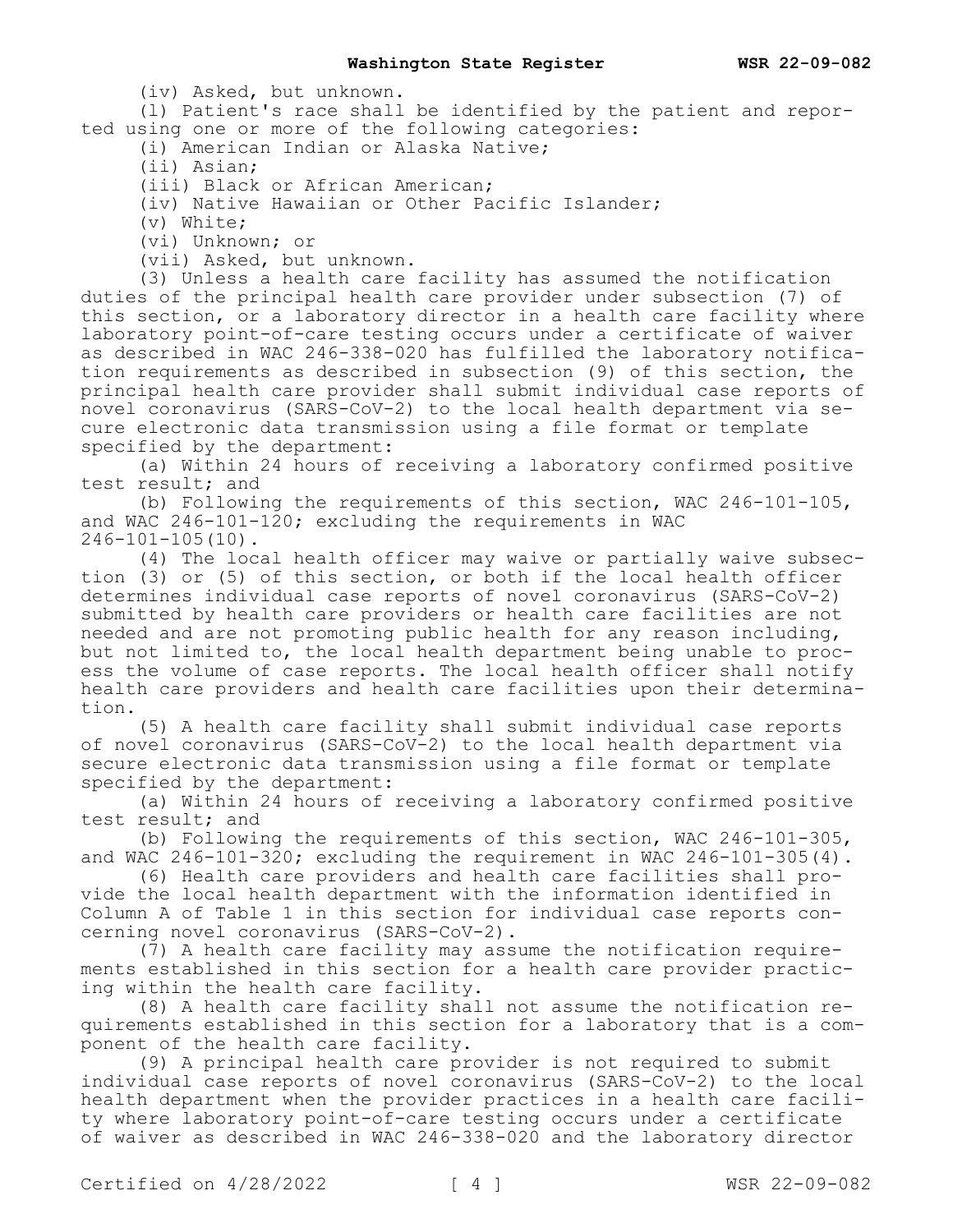has fulfilled the laboratory notification requirements under subsections  $(12)$ ,  $(13)$ , and  $(14)$  of this section.

(10) Health care providers and health care facilities shall provide the laboratory with the information identified in Column A of Table 1 in this section for each test ordered for novel coronavirus (SARS-CoV-2).

(11) For specimens associated with novel coronavirus (SARS-CoV-2) sent to a laboratory outside of Washington state, health care providers, health care facilities, and laboratories shall provide the outof-state laboratory with a copy of chapter 246-101 WAC if they arrange for the out-of-state laboratory to report the test results consistent with WAC 246-101-105 (5)(a),  $246-101-205$  (1)(f)(i), or 246-101-305 (1)(e)(i) to the local health department as required under this subsection.

(12) For laboratories licensed to conduct moderate or high complexity testing, the laboratory director shall submit individual laboratory reports of positive, negative, and inconclusive test results from all NAAT and antigen tests performed for novel coronavirus (SARS-CoV-2) to the local health department:

(a) Via secure electronic data transmission using a file format or template specified by the department;

(b) Within 24 hours of results being known or determined; and

(c) Following the requirements of this section, WAC 246-101-205, and WAC  $246-101-230$ ; excluding the requirements in WAC  $246-101-205(3)$ .

(13) For laboratories licensed to conduct waived tests under a certificate of waiver, a laboratory director shall submit individual laboratory reports of positive test results from all waived tests, excluding antibody testing, for novel coronavirus (SARS-CoV-2) to the local health department:

(a) Via secure electronic data transmission using a file format or template specified by the department;

(b) Within 24 hours of results being known or determined; and

(c) Following the requirements of this section, WAC 246-101-205, and  $246-101-230$ ; excluding the requirements in WAC  $246-101-205(3)$ .

(14) A laboratory director shall provide the information identified in Column B of Table 1 in this section to the local health department with each novel coronavirus (SARS-CoV-2) laboratory report.

(15) A laboratory director, upon request by the local health department or the department, shall submit novel coronavirus (SARS-CoV-2) presumptive positive isolates or, if no isolate is available, the specimen associated with the presumptive positive result to the Washington state public health laboratories within two business days of request. Specimens shall be sent to:

Washington State Public Health Laboratories Washington State Department of Health 1610 N.E. 150th Street Shoreline, WA 98155

(16) If the local health department or the department requests a specimen under subsection (15) of this section, a laboratory director shall provide the Washington state public health laboratories with the information identified in Column C of Table 1 in this section with each specimen submitted.

(17) When referring a specimen to another laboratory for a test for novel coronavirus (SARS-CoV-2), a laboratory director shall provide the reference laboratory with the information identified in Column D of Table 1 in this section for each test referral.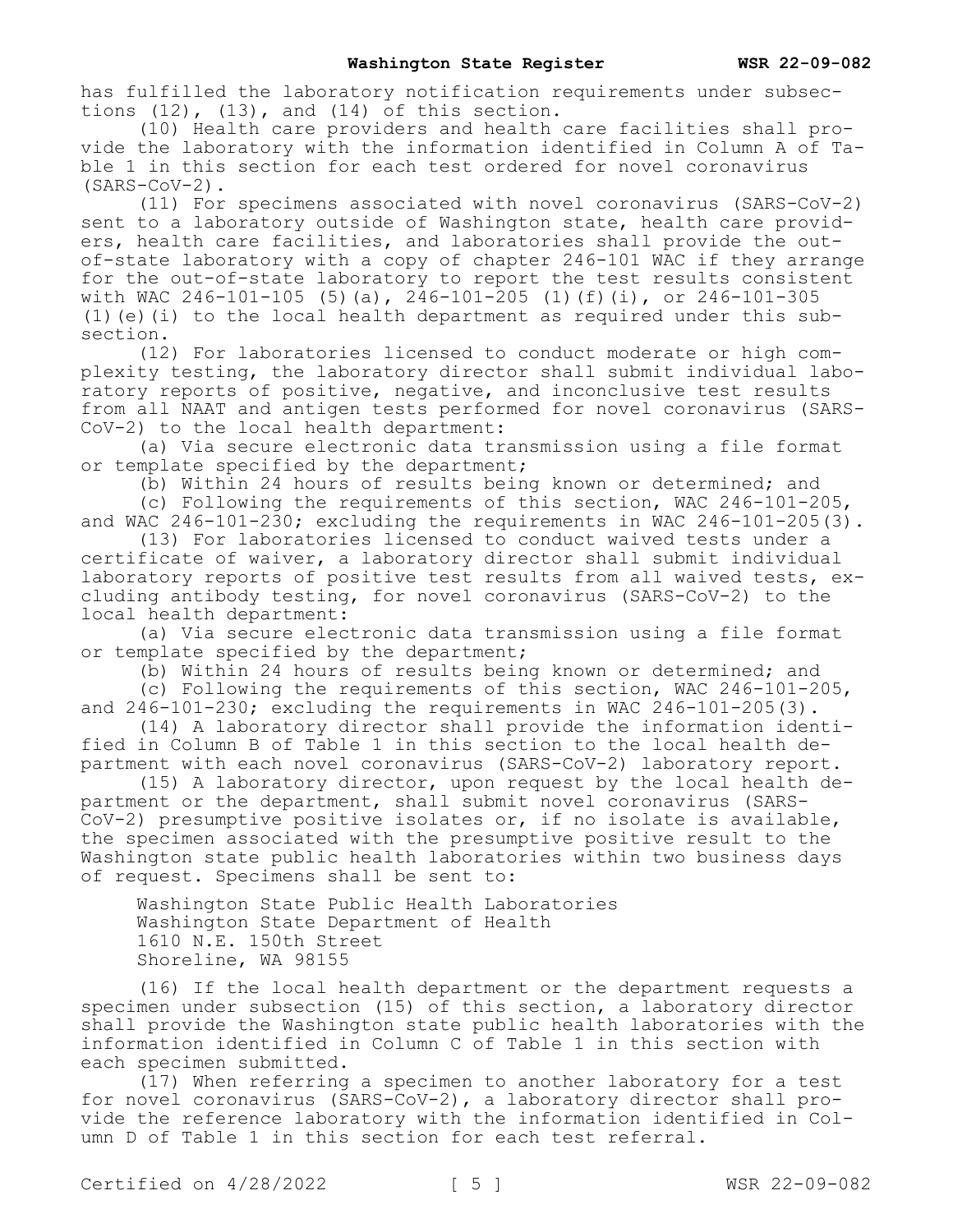(18) The department of agriculture shall submit individual case reports for each animal case of novel coronavirus (SARS-CoV-2) to the department via secure electronic data transmission using a file format or template specified by the department within twenty-four hours of being notified of the animal case.

(19) The department of agriculture shall call the department and confirm receipt immediately after submitting a case report for each animal case of novel coronavirus (SARS-CoV-2).

(20) When the department of agriculture submits information under subsection (18) of this section, the department shall:

(a) Consult with the department of agriculture on all animal cases; and

(b) Notify the local health department of animal cases submitted to the department.

(21) A local health department shall, using a secure electronic disease surveillance system:

(a) Notify the department within one business day upon receiving a case, laboratory, or animal case report of positive test results, excluding antibody testing, for novel coronavirus (SARS-CoV-2); and

(b) Notify the department within five business days upon receiving a laboratory report of negative or inconclusive test results for novel coronavirus (SARS-CoV-2); and

(c) Submit individual investigation reports of novel coronavirus (SARS-CoV-2) to the department within one business day upon completing the case investigation.

(22) Notifications required under subsection (21)(a) and (b) of this section must include the information identified in Column E of Table 1 in this section.

(23) Investigation reports required under subsection (21)(c) of this section must include the information identified in Column F of Table 1 in this section.

(24) A local health department shall, within one business day, reassign cases to the department upon determining the patient who is the subject of the case:

(a) Is a resident of another local health department; or

(b) Resides outside Washington state.

(25) A local health department, upon consultation with the department, may forward novel coronavirus (SARS-CoV-2) individual laboratory or case reports submitted by laboratories, health care providers, and health care facilities to the department for data entry and processing.

(26) The local health officer or the state health officer may request additional information of epidemiological or public health value when conducting a case investigation or otherwise for prevention and control of a specific notifiable condition.

(27) Health care providers, health care facilities, laboratories, and the department of agriculture may provide, via secure electronic data transmission using a file format or template specified by the department, additional health information, demographic information, or infectious or noninfectious condition information than is required under this section to the department, local health department, or both when it determines that the additional information will aid the public health authority in protecting the public's health and preventing the spread of novel coronavirus (SARS-CoV-2).

## **Table 1**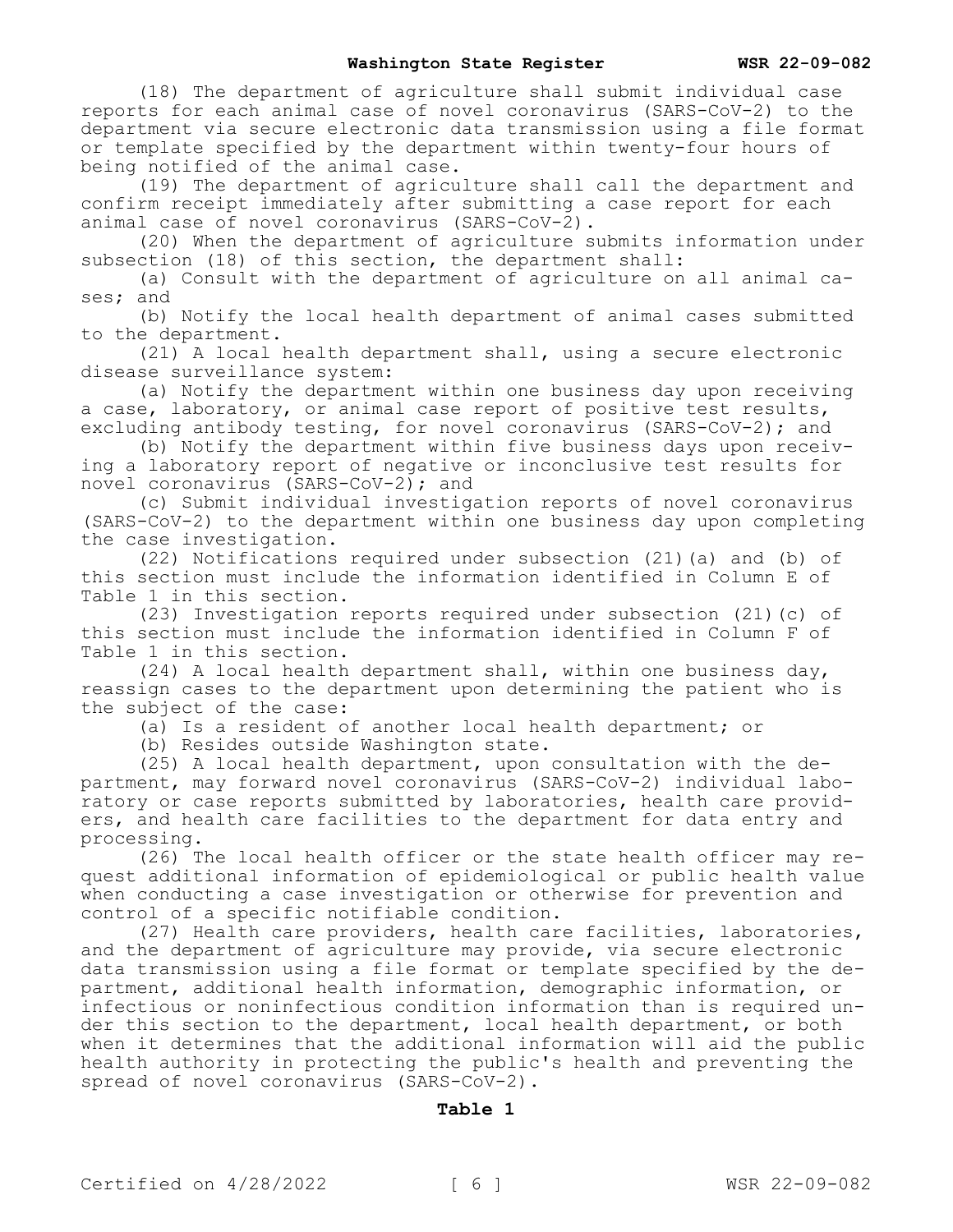## **Required Reporting for Health Care Providers, Health Care Facilities, Laboratories, and Local Health Departments**

|                                                                                                                                                                                                                                  | <b>Column A:</b>                                                                                                                                                                                                                                              |                                                                                                                                                                                 |                                                                                                                                                           |                                                                                                                                                                 |                                                                                                             |                                                                                                                        |
|----------------------------------------------------------------------------------------------------------------------------------------------------------------------------------------------------------------------------------|---------------------------------------------------------------------------------------------------------------------------------------------------------------------------------------------------------------------------------------------------------------|---------------------------------------------------------------------------------------------------------------------------------------------------------------------------------|-----------------------------------------------------------------------------------------------------------------------------------------------------------|-----------------------------------------------------------------------------------------------------------------------------------------------------------------|-------------------------------------------------------------------------------------------------------------|------------------------------------------------------------------------------------------------------------------------|
|                                                                                                                                                                                                                                  | <b>Health care</b><br>providers<br>and health<br>care<br>facilities<br>shall<br>provide the<br>following<br>information<br>to the local<br>health<br>department<br>with each<br>case report,<br>and to the<br><b>laboratory</b><br>with each<br>test ordered: | <b>Column B:</b><br>Laboratory<br>directors<br>shall<br>provide the<br>local health<br>department<br>with the<br>following<br>information<br>with each<br>laboratory<br>report: | Column C:<br>Laboratory<br>directors<br>shall<br>provide the<br>department<br>with the<br>following<br>information<br>with each<br>specimen<br>submitted: | <b>Column D:</b><br>Laboratory<br>directors<br>shall<br>provide the<br>following<br>information<br>when<br>referring a<br>specimen to<br>another<br>laboratory: | <b>Column E:</b><br>Local health<br>department<br>notifications<br>to the<br>department<br>must<br>include: | <b>Column F:</b><br>Local health<br>department<br>investigation<br>reports to<br>the<br>department<br>must<br>include: |
| Patient's name (last<br>name, first name,<br>middle initial)                                                                                                                                                                     | $\mathbf X$                                                                                                                                                                                                                                                   | X                                                                                                                                                                               | X                                                                                                                                                         | X                                                                                                                                                               | X                                                                                                           | X                                                                                                                      |
| Patient's street<br>address, including<br>residence zip code<br>and county                                                                                                                                                       | $\boldsymbol{\mathrm{X}}$                                                                                                                                                                                                                                     | X                                                                                                                                                                               | X                                                                                                                                                         | X                                                                                                                                                               | X                                                                                                           | X                                                                                                                      |
| Patient's telephone<br>number with area<br>code                                                                                                                                                                                  | $\mathbf X$                                                                                                                                                                                                                                                   | $\boldsymbol{\mathrm{X}}$                                                                                                                                                       | $\mathbf X$                                                                                                                                               | $\mathbf X$                                                                                                                                                     | $\mathbf X$                                                                                                 | $\mathbf X$                                                                                                            |
| Patient's age and date<br>of birth                                                                                                                                                                                               | X                                                                                                                                                                                                                                                             | X                                                                                                                                                                               | X                                                                                                                                                         | X                                                                                                                                                               | X                                                                                                           | X                                                                                                                      |
| Patient's ethnicity,<br>using the categories<br>described in<br>subsection $(2)(k)$ of<br>this section                                                                                                                           | X                                                                                                                                                                                                                                                             | X                                                                                                                                                                               | X                                                                                                                                                         | X                                                                                                                                                               | X                                                                                                           | X                                                                                                                      |
| Patient's race, using<br>the categories<br>described in<br>subsection $(2)(l)$ of<br>this section                                                                                                                                | $\boldsymbol{\mathrm{X}}$                                                                                                                                                                                                                                     | $\mathbf X$                                                                                                                                                                     | $\mathbf X$                                                                                                                                               | $\mathbf X$                                                                                                                                                     | $\mathbf X$                                                                                                 | $\mathbf X$                                                                                                            |
| Patient's sex                                                                                                                                                                                                                    | X                                                                                                                                                                                                                                                             | X                                                                                                                                                                               | X                                                                                                                                                         | X                                                                                                                                                               | X                                                                                                           | X                                                                                                                      |
| Test ordered,<br>performed, and<br>resulted, using<br>appropriate LOINC<br>codes as defined by<br>the Laboratory in<br>Vitro Diagnostics<br>(LIVD) Test Code<br>Mapping for SARS-<br>$Co\bar{V}$ -2 tests provided<br>by the CDC |                                                                                                                                                                                                                                                               | X                                                                                                                                                                               | $\mathbf X$                                                                                                                                               | $\mathbf X$                                                                                                                                                     | $X^*$                                                                                                       | $X^*$                                                                                                                  |
| Test result (values)<br>using appropriate<br>SNOMED-CT codes<br>as defined by the<br>LIVD Test Code<br>Mapping for SARS-<br>CoV-2 tests provided<br>by the CDC                                                                   |                                                                                                                                                                                                                                                               | $\mathbf X$                                                                                                                                                                     | $\mathbf X$                                                                                                                                               | $\mathbf X$                                                                                                                                                     | $\mathbf{X}^*$                                                                                              | $X^*$                                                                                                                  |

Certified on 4/28/2022 [ 7 ] WSR 22-09-082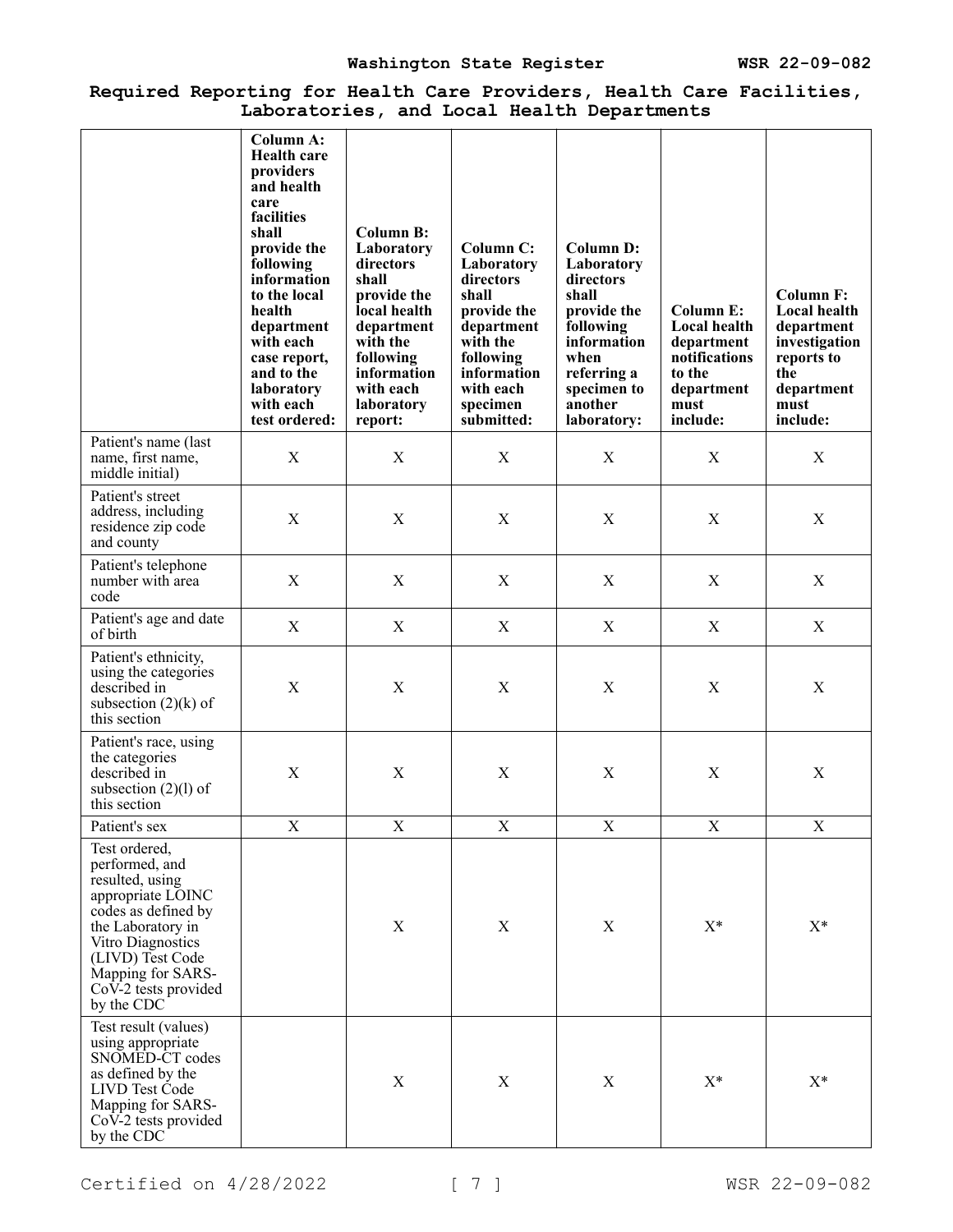|                                                                                                                                                                | Column A:<br><b>Health care</b><br>providers<br>and health<br>care<br>facilities<br>shall<br>provide the<br>following<br>information<br>to the local<br>health<br>department<br>with each<br>case report,<br>and to the<br>laboratory<br>with each<br>test ordered: | <b>Column B:</b><br>Laboratory<br>directors<br>shall<br>provide the<br>local health<br>department<br>with the<br>following<br>information<br>with each<br>laboratory<br>report: | Column C:<br>Laboratory<br>directors<br>shall<br>provide the<br>department<br>with the<br>following<br>information<br>with each<br>specimen<br>submitted: | <b>Column D:</b><br>Laboratory<br>directors<br>shall<br>provide the<br>following<br>information<br>when<br>referring a<br>specimen to<br>another<br>laboratory: | Column E:<br>Local health<br>department<br>notifications<br>to the<br>department<br>must<br>include: | <b>Column F:</b><br><b>Local health</b><br>department<br>investigation<br>reports to<br>the<br>department<br>must<br>include: |
|----------------------------------------------------------------------------------------------------------------------------------------------------------------|---------------------------------------------------------------------------------------------------------------------------------------------------------------------------------------------------------------------------------------------------------------------|---------------------------------------------------------------------------------------------------------------------------------------------------------------------------------|-----------------------------------------------------------------------------------------------------------------------------------------------------------|-----------------------------------------------------------------------------------------------------------------------------------------------------------------|------------------------------------------------------------------------------------------------------|-------------------------------------------------------------------------------------------------------------------------------|
| Test result date (date<br>format)                                                                                                                              |                                                                                                                                                                                                                                                                     | X                                                                                                                                                                               | $\mathbf X$                                                                                                                                               |                                                                                                                                                                 | $X^*$                                                                                                | $X^*$                                                                                                                         |
| Device identifier                                                                                                                                              |                                                                                                                                                                                                                                                                     | $\mathbf X$                                                                                                                                                                     | $\mathbf X$                                                                                                                                               |                                                                                                                                                                 | $X^*$                                                                                                | $X^*$                                                                                                                         |
| Accession number or<br>specimen ID                                                                                                                             |                                                                                                                                                                                                                                                                     | $\mathbf X$                                                                                                                                                                     | $\mathbf X$                                                                                                                                               |                                                                                                                                                                 | $X^*$                                                                                                | $X^*$                                                                                                                         |
| Date of specimen<br>collection (date<br>format)                                                                                                                | $\boldsymbol{\mathrm{X}}$                                                                                                                                                                                                                                           | $\mathbf X$                                                                                                                                                                     | $\mathbf X$                                                                                                                                               | X                                                                                                                                                               | $\mathbf X$                                                                                          | $\mathbf X$                                                                                                                   |
| Specimen source,<br>using appropriate<br>SNOMED-CT, SPM4<br>codes, or equivalently<br>detailed alternative<br>codes                                            |                                                                                                                                                                                                                                                                     | X                                                                                                                                                                               | X                                                                                                                                                         | X                                                                                                                                                               | $X^*$                                                                                                | $X^*$                                                                                                                         |
| Ordering organization<br>or health care<br>provider's name                                                                                                     | $\boldsymbol{\mathrm{X}}$                                                                                                                                                                                                                                           | $\mathbf X$                                                                                                                                                                     | X                                                                                                                                                         | X                                                                                                                                                               | X                                                                                                    | $\boldsymbol{X}$                                                                                                              |
| Ordering organization<br>or health care<br>provider's National<br>Provider Identifier (as<br>applicable) and<br>affiliated organization<br>(specific facility) | $\mathbf X$                                                                                                                                                                                                                                                         | $\mathbf X$                                                                                                                                                                     | $\mathbf X$                                                                                                                                               | X                                                                                                                                                               | X                                                                                                    | $\mathbf X$                                                                                                                   |
| Ordering organization<br>or health care<br>provider's telephone<br>number                                                                                      | $\mathbf X$                                                                                                                                                                                                                                                         | $\mathbf X$                                                                                                                                                                     | $\mathbf X$                                                                                                                                               | X                                                                                                                                                               | X                                                                                                    | X                                                                                                                             |
| Ordering organization<br>or health care<br>provider's address<br>including zip code                                                                            | $\mathbf X$                                                                                                                                                                                                                                                         | $\mathbf X$                                                                                                                                                                     | X                                                                                                                                                         | $\mathbf X$                                                                                                                                                     | $\mathbf X$                                                                                          | $\boldsymbol{X}$                                                                                                              |
| Performing laboratory<br>or facility name and<br>CLIA number                                                                                                   |                                                                                                                                                                                                                                                                     | X                                                                                                                                                                               | $\mathbf X$                                                                                                                                               |                                                                                                                                                                 | $X^*$                                                                                                | $X^*$                                                                                                                         |
| Performing laboratory<br>or facility address<br>including zip code                                                                                             |                                                                                                                                                                                                                                                                     | $\mathbf X$                                                                                                                                                                     | $\mathbf X$                                                                                                                                               |                                                                                                                                                                 | $X^*$                                                                                                | $X^*$                                                                                                                         |
| Performing laboratory<br>or facility phone<br>number                                                                                                           |                                                                                                                                                                                                                                                                     | X                                                                                                                                                                               | X                                                                                                                                                         |                                                                                                                                                                 | $X^*$                                                                                                | $X^*$                                                                                                                         |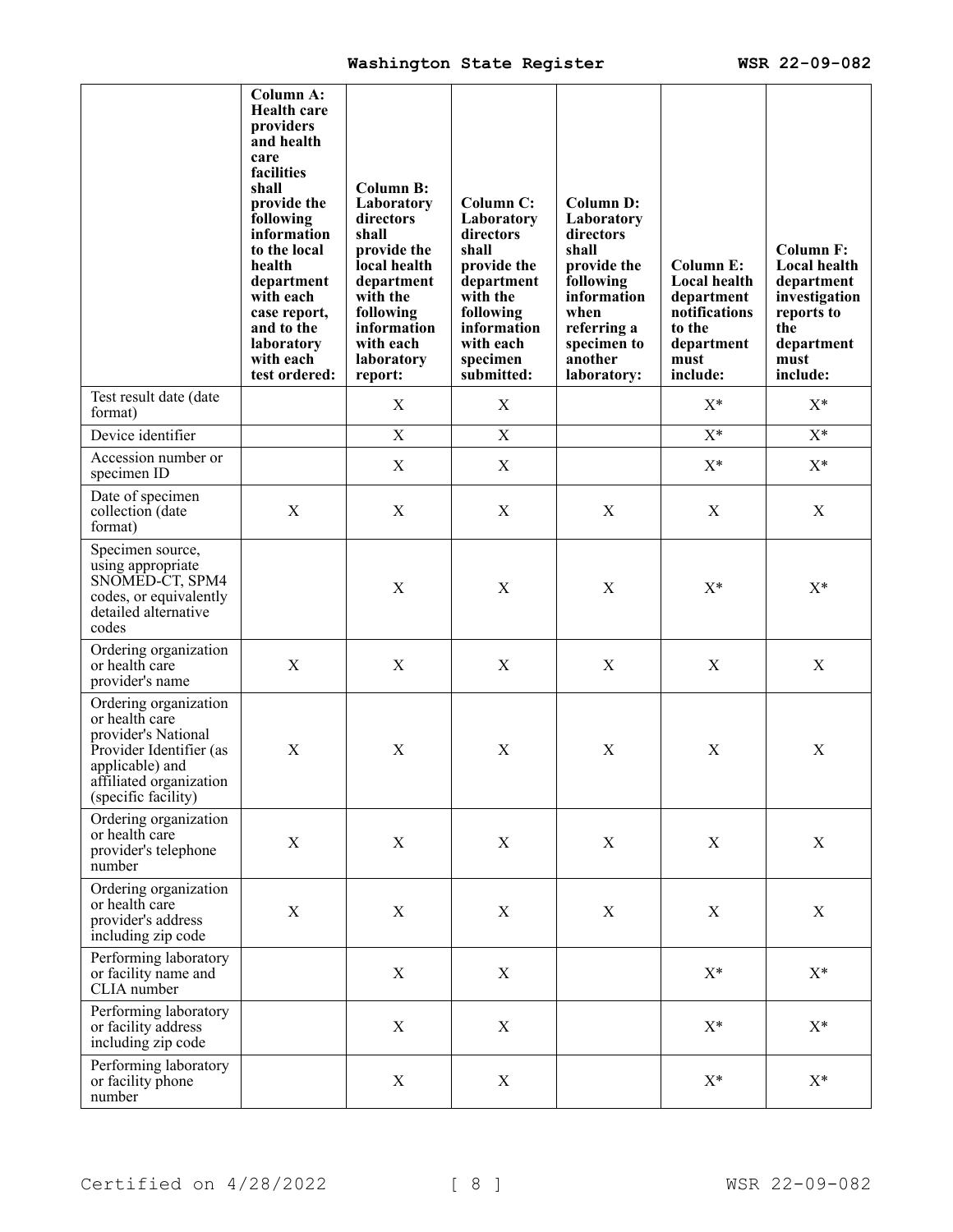|                                                                                     | <b>Column A:</b><br><b>Health care</b><br>providers<br>and health<br>care<br>facilities<br>shall<br>provide the<br>following<br>information<br>to the local<br>health<br>department<br>with each<br>case report,<br>and to the<br>laboratory<br>with each<br>test ordered: | <b>Column B:</b><br>Laboratory<br>directors<br>shall<br>provide the<br>local health<br>department<br>with the<br>following<br>information<br>with each<br>laboratory<br>report: | Column C:<br>Laboratory<br>directors<br>shall<br>provide the<br>department<br>with the<br>following<br>information<br>with each<br>specimen<br>submitted: | <b>Column D:</b><br>Laboratory<br>directors<br>shall<br>provide the<br>following<br>information<br>when<br>referring a<br>specimen to<br>another<br>laboratory: | Column E:<br>Local health<br>department<br>notifications<br>to the<br>department<br>must<br>include: | <b>Column F:</b><br>Local health<br>department<br>investigation<br>reports to<br>the<br>department<br>must<br>include: |
|-------------------------------------------------------------------------------------|----------------------------------------------------------------------------------------------------------------------------------------------------------------------------------------------------------------------------------------------------------------------------|---------------------------------------------------------------------------------------------------------------------------------------------------------------------------------|-----------------------------------------------------------------------------------------------------------------------------------------------------------|-----------------------------------------------------------------------------------------------------------------------------------------------------------------|------------------------------------------------------------------------------------------------------|------------------------------------------------------------------------------------------------------------------------|
| Reporting entity name<br>and CLIA number (or<br>appropriate ID)                     |                                                                                                                                                                                                                                                                            | $\mathbf X$                                                                                                                                                                     | $\mathbf X$                                                                                                                                               | $\mathbf X$                                                                                                                                                     | $X^*$                                                                                                | $X^*$                                                                                                                  |
| Reporting entity<br>address including zip<br>code                                   |                                                                                                                                                                                                                                                                            | X                                                                                                                                                                               | X                                                                                                                                                         | X                                                                                                                                                               | $X^*$                                                                                                | $X^*$                                                                                                                  |
| Reporting entity<br>phone number                                                    |                                                                                                                                                                                                                                                                            | X                                                                                                                                                                               | X                                                                                                                                                         | X                                                                                                                                                               | $X^*$                                                                                                | $X^*$                                                                                                                  |
| Name and telephone<br>number of the person<br>providing the report                  | $\mathbf X$                                                                                                                                                                                                                                                                |                                                                                                                                                                                 |                                                                                                                                                           |                                                                                                                                                                 |                                                                                                      |                                                                                                                        |
| Patient's notifiable<br>condition                                                   | X                                                                                                                                                                                                                                                                          |                                                                                                                                                                                 |                                                                                                                                                           |                                                                                                                                                                 | X                                                                                                    | X                                                                                                                      |
| Patient's diagnosis of<br>disease or condition                                      | X                                                                                                                                                                                                                                                                          |                                                                                                                                                                                 |                                                                                                                                                           |                                                                                                                                                                 |                                                                                                      |                                                                                                                        |
| Date specimen<br>received by reporting<br>laboratory                                |                                                                                                                                                                                                                                                                            | X                                                                                                                                                                               | X                                                                                                                                                         |                                                                                                                                                                 | $X^*$                                                                                                | $X^*$                                                                                                                  |
| Type of specimen<br>tested                                                          | X                                                                                                                                                                                                                                                                          | X                                                                                                                                                                               | X                                                                                                                                                         | X                                                                                                                                                               | $X^*$                                                                                                | $X^*$                                                                                                                  |
| Pertinent laboratory<br>data                                                        | X                                                                                                                                                                                                                                                                          |                                                                                                                                                                                 |                                                                                                                                                           |                                                                                                                                                                 |                                                                                                      |                                                                                                                        |
| Initial notification<br>source                                                      |                                                                                                                                                                                                                                                                            |                                                                                                                                                                                 |                                                                                                                                                           |                                                                                                                                                                 | X                                                                                                    | X                                                                                                                      |
| Date local health<br>department was<br>notified                                     |                                                                                                                                                                                                                                                                            |                                                                                                                                                                                 |                                                                                                                                                           |                                                                                                                                                                 |                                                                                                      | X                                                                                                                      |
| Condition symptom<br>onset date (preferred),<br>or alternatively,<br>diagnosis date |                                                                                                                                                                                                                                                                            |                                                                                                                                                                                 |                                                                                                                                                           |                                                                                                                                                                 |                                                                                                      | X                                                                                                                      |
| Hospitalization status<br>of the patient                                            |                                                                                                                                                                                                                                                                            |                                                                                                                                                                                 |                                                                                                                                                           |                                                                                                                                                                 |                                                                                                      | X                                                                                                                      |
| Whether the patient<br>died during this<br>illness                                  |                                                                                                                                                                                                                                                                            |                                                                                                                                                                                 |                                                                                                                                                           |                                                                                                                                                                 |                                                                                                      | X                                                                                                                      |
| Source or suspected<br>source                                                       |                                                                                                                                                                                                                                                                            |                                                                                                                                                                                 |                                                                                                                                                           |                                                                                                                                                                 |                                                                                                      | X                                                                                                                      |

\* Local health departments are not required to submit this information if the notification came from a health care provider or health care facility. All other information indicated in Columns E and F is still required in these instances.